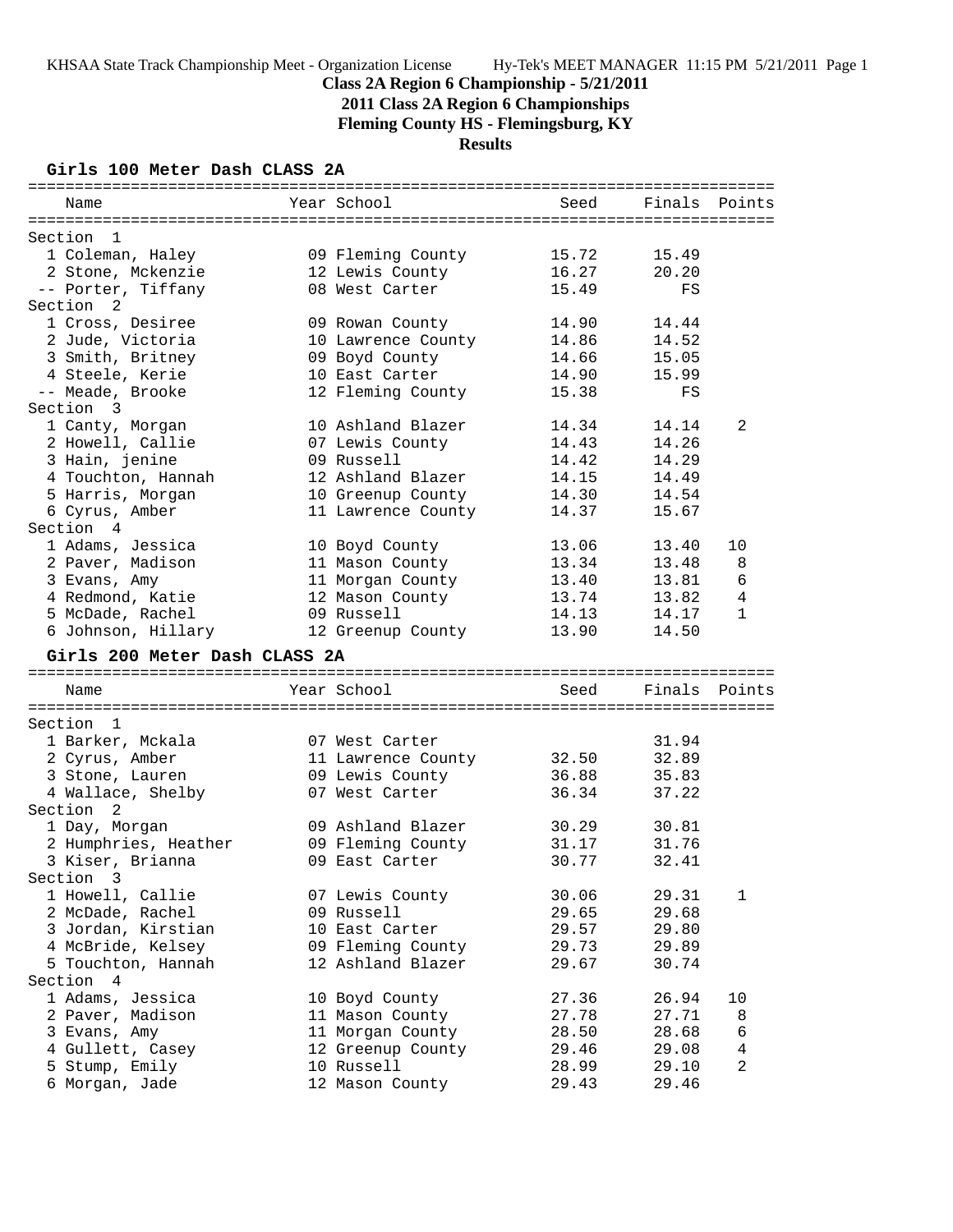# **2011 Class 2A Region 6 Championships**

**Fleming County HS - Flemingsburg, KY**

## **Results**

### **Girls 400 Meter Dash CLASS 2A**

| Name                                  | Year School                          | Seed               | Finals Points      |                |
|---------------------------------------|--------------------------------------|--------------------|--------------------|----------------|
|                                       |                                      |                    |                    |                |
| Section<br>$\mathbf{1}$               |                                      |                    |                    |                |
| 1 Hall, Emily                         | 09 Boyd County                       |                    | 1:24.11            |                |
| 2 Yates, Torri                        | 07 Lewis County                      |                    | 1:34.84            |                |
| Section <sub>2</sub>                  |                                      |                    |                    |                |
| 1 Preston, Shelby                     | 10 Lawrence County                   | 1:13.31            | 1:12.69            |                |
| 2 Cyrus, Amber                        | 11 Lawrence County                   | 1:16.73            | 1:15.76            |                |
| 3 Ruggles, Alicia                     | 08 Lewis County                      | 1:16.82            | 1:21.37            |                |
| 4 Nichols, Sarah                      | 07 West Carter                       | 1:29.76            | 1:34.25            |                |
| Section 3                             |                                      |                    |                    |                |
| 1 Perkins, Jenna                      | 09 Fleming County                    | 1:09.02            | 1:08.23            | 1              |
| 2 Slone, Hannah                       | 11 Boyd County                       | 1:09.87            | 1:10.38            |                |
| 3 Gehringer, Holly                    | 11 Greenup County                    | 1:11.00            | 1:11.05            |                |
| 4 McDowell, Ashleigh                  | 09 East Carter                       | 1:12.49            | 1:11.19            |                |
| 5 Carley, Mariah                      | 11 Ashland Blazer                    | 1:09.81            | 1:13.15            |                |
| 6 Patrick, Kodie                      | 09 Russell                           | 1:09.30            | 1:20.92            |                |
| Section 4                             |                                      |                    |                    |                |
| 1 Paver, Madison                      | 11 Mason County                      | 1:02.60            | 1:03.87            | 10             |
| 2 Stamper, Brittany                   | 11 Morgan County<br>10 East Carter   | 1:06.00<br>1:07.43 | 1:05.16<br>1:06.28 | 8<br>6         |
| 3 Jordan, Kirstian                    |                                      |                    |                    | 4              |
| 4 Bierley, Alivia<br>5 Perkins, Julie | 09 Mason County                      | 1:08.68<br>1:07.66 | 1:07.62            | $\overline{2}$ |
|                                       | 07 Fleming County                    | 1:08.80            | 1:07.77            |                |
| 6 Lanning, Alex                       | 12 Greenup County                    |                    | 1:08.94            |                |
| Girls 800 Meter Run CLASS 2A          |                                      |                    |                    |                |
| Name                                  | Year School                          | Seed               | Finals             | Points         |
|                                       |                                      |                    |                    |                |
| Section 1                             |                                      |                    |                    |                |
| 1 Hanson, Emily                       | 10 Russell                           | 2:27.02            | 2:26.72            | 10             |
| 2 Casssity, Gabrielle                 | 11 Russell                           | 2:34.80            | 2:31.89            | 8              |
| 3 Dillion, Kelsey                     | 11 Fleming County                    | 2:38.70            | 2:39.37            | 6              |
| 4 Wilson, Kaitlyn                     | 09 West Carter                       | 2:42.96            | 2:41.81            | $\overline{4}$ |
| 5 Rice, Valerie                       | 11 Mason County                      | 2:41.82            | 2:45.52            | $\overline{a}$ |
| 6 Akers, Allie                        |                                      |                    |                    |                |
|                                       |                                      |                    |                    | $\mathbf{1}$   |
|                                       | 07 Morgan County                     | 2:44.00            | 2:50.00            |                |
| 7 Kautzman, Alliya                    | 09 Boyd County                       | 2:49.00            | 2:51.22            |                |
| 8 Bellingham, Sarah                   | 10 Mason County                      | 2:50.10<br>3:00.17 | 2:53.09<br>2:55.96 |                |
| 9 Moran, Shelby                       | 07 Fleming County                    | 2:57.60            | 2:57.49            |                |
| 10 Cassidy, Hannah                    | 10 Greenup County                    |                    |                    |                |
| 11 Coldiron, Katie                    | 11 Greenup County<br>08 East Carter  | 2:39.00<br>3:13.84 | 3:01.79<br>3:14.89 |                |
| 12 Boggs, Cheyenne                    |                                      | 2:52.00            | 3:20.54            |                |
| 13 Fugate, Lindsey<br>14 Ginn, Laken  | 10 Morgan County<br>10 Lewis County  | 3:28.63            | 3:22.99            |                |
| 15 Ruggles, Alicia                    | 08 Lewis County                      | 3:16.13            | 3:30.46            |                |
|                                       |                                      |                    |                    |                |
| Girls 1600 Meter Run CLASS 2A         |                                      |                    |                    |                |
| Name                                  | Year School                          | Seed               | Finals             | Points         |
|                                       |                                      |                    |                    |                |
| 1 Coldiron, Katie                     | 11 Greenup County                    | 5:49.00            | 5:50.22            | 10             |
| 2 Dillion, Kelsey                     | 11 Fleming County                    | 5:57.45            | 5:54.12            | 8              |
| 3 Woods, Julia<br>4 Fearin, Abby      | 10 Mason County<br>07 Fleming County | 5:56.98<br>5:56.79 | 5:56.93<br>6:03.26 | 6<br>4         |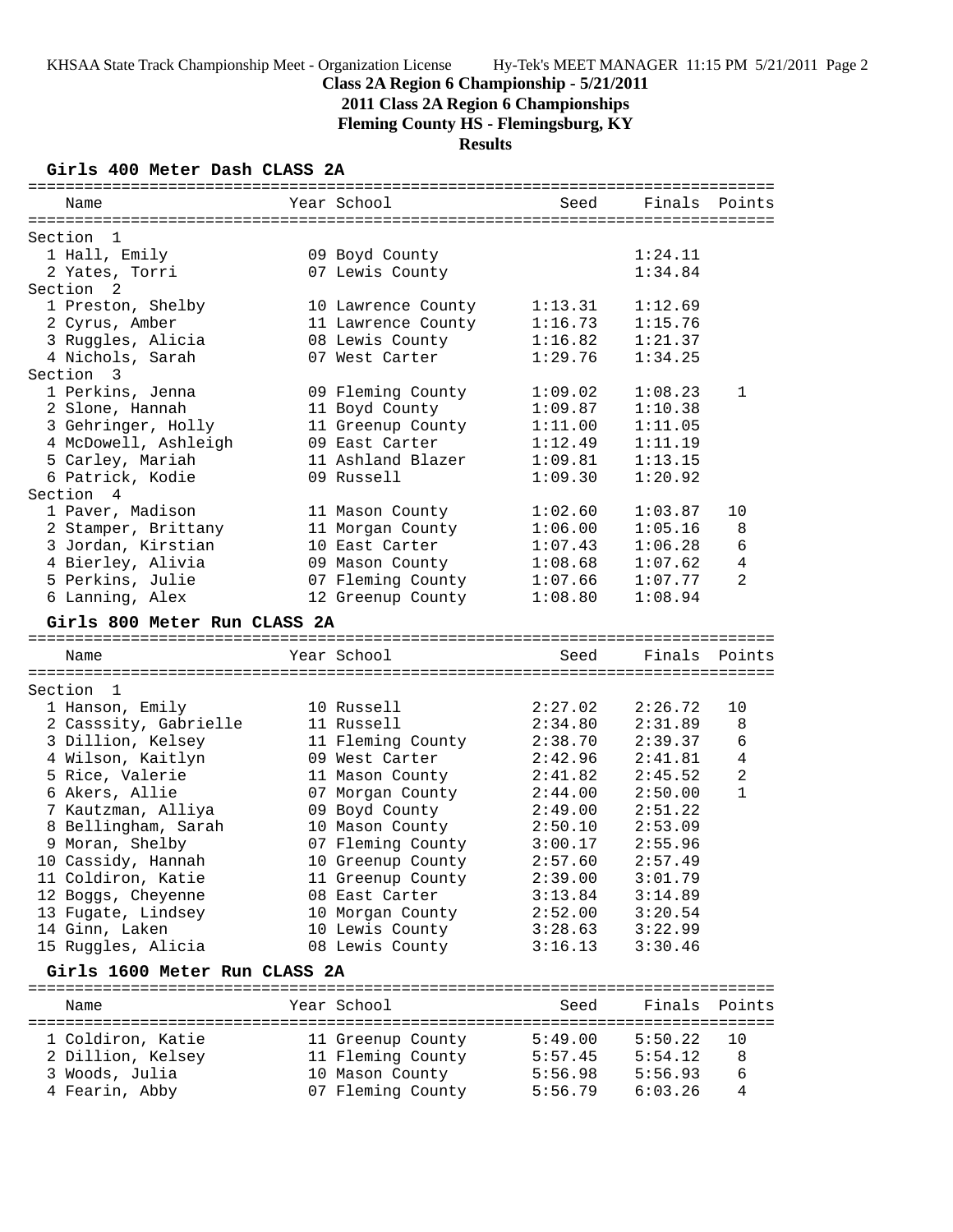### **Class 2A Region 6 Championship - 5/21/2011**

**2011 Class 2A Region 6 Championships**

**Fleming County HS - Flemingsburg, KY**

**Results**

#### **....Girls 1600 Meter Run CLASS 2A**

| 5 Miller, Jennifer    | 12 Russell        | 6:12.55 | 6:06.86 | -2           |
|-----------------------|-------------------|---------|---------|--------------|
| 6 Coldiron, Kara      | 08 Greenup County | 6:20.00 | 6:19.95 | $\mathbf{1}$ |
| 7 Rice, Valerie       | 11 Mason County   | 5:51.92 | 6:31.65 |              |
| 8 Whelan, Josie       | 11 Ashland Blazer | 6:25.86 | 6:37.73 |              |
| 9 Bays, Shanianna     | 08 East Carter    | 6:43.56 | 6:39.24 |              |
| 10 Johnson, Kaylee    | 08 West Carter    | 6:58.50 | 6:54.22 |              |
| 11 Lambert, Abbie     | 10 Russell        | 6:51.23 | 7:09.15 |              |
| 12 Coleman, Allison   | 09 Boyd County    | 7:30.00 | 7:23.36 |              |
| 13 Ginn, Laken        | 10 Lewis County   | 7:34.09 | 7:27.55 |              |
| 14 Goodpaster, Skyler | 07 Morgan County  | 7:25.00 | 7:35.25 |              |
| 15 Shepherd, Liz      | 08 West Carter    | 8:23.05 | 8:11.33 |              |

#### **Girls 3200 Meter Run CLASS 2A**

================================================================================ Name Year School Seed Finals Points ================================================================================ 1 Woods, Julia 10 Mason County 12:56.89 13:06.23 10 2 Dyer, Macy 09 East Carter 12:43.98 13:11.66 8 3 Coldiron, Katie 11 Greenup County 12:33.70 13:14.11 6 4 Coldiron, Kara 08 Greenup County 13:42.90 13:50.30 4 5 Miller, Jennifer 12 Russell 13:32.52 14:05.72 2 6 Kirkland, Raylee 10 Mason County 13:55.03 14:21.14 1 7 Hendrickson, Devon 10 Russell 15:15.66 16:34.32 8 Goodpaster, Skyler 07 Morgan County 15:40.00 17:28.31

#### **Girls 100 Meter Hurdles CLASS 2A**

================================================================================ Name Year School Seed Finals Points ================================================================================ 1 Cyrus, Morgan 10 Rowan County 21.04 22.11 2 Reynolds, Amber 10 West Carter 23.49 22.88 3 Brown, Kristin 09 West Carter 22.08 22.94 Section 2 1 Hatton, Kelsey 10 Lewis County 20.47 20.04 1 2 Bates, Beth 10 Russell 20.70 20.76 3 Logan, Angel 07 Greenup County 20.00 21.10 4 Hales, Brittany 09 Greenup County 20.00 21.13 5 Sallie, Emilie 09 Boyd County 20.57 21.65 -- Little, Alisha 09 Russell 20.81 DQ pushed over hurdle Section 3 1 Carpenter, Iretta 12 Mason County 17.10 17.50 10 2 Robinson, Shayla 10 Fleming County 18.04 17.85 8 3 Hardin, Brittany 09 Mason County 18.44 18.25 6 4 Dyer, Macy 09 East Carter 18.38 18.67 4 5 Legg, Catherine 10 East Carter 18.40 19.62 2 6 Cross, Desiree 09 Rowan County 19.96 20.12 **Girls 300 Meter Hurdles CLASS 2A** ================================================================================ Name Year School Seed Finals Points ================================================================================ Section 1 1 Little, Alisha 09 Russell 1:04.45 1:05.10

2 Reynolds, Amber 10 West Carter 1:05.68 1:09.50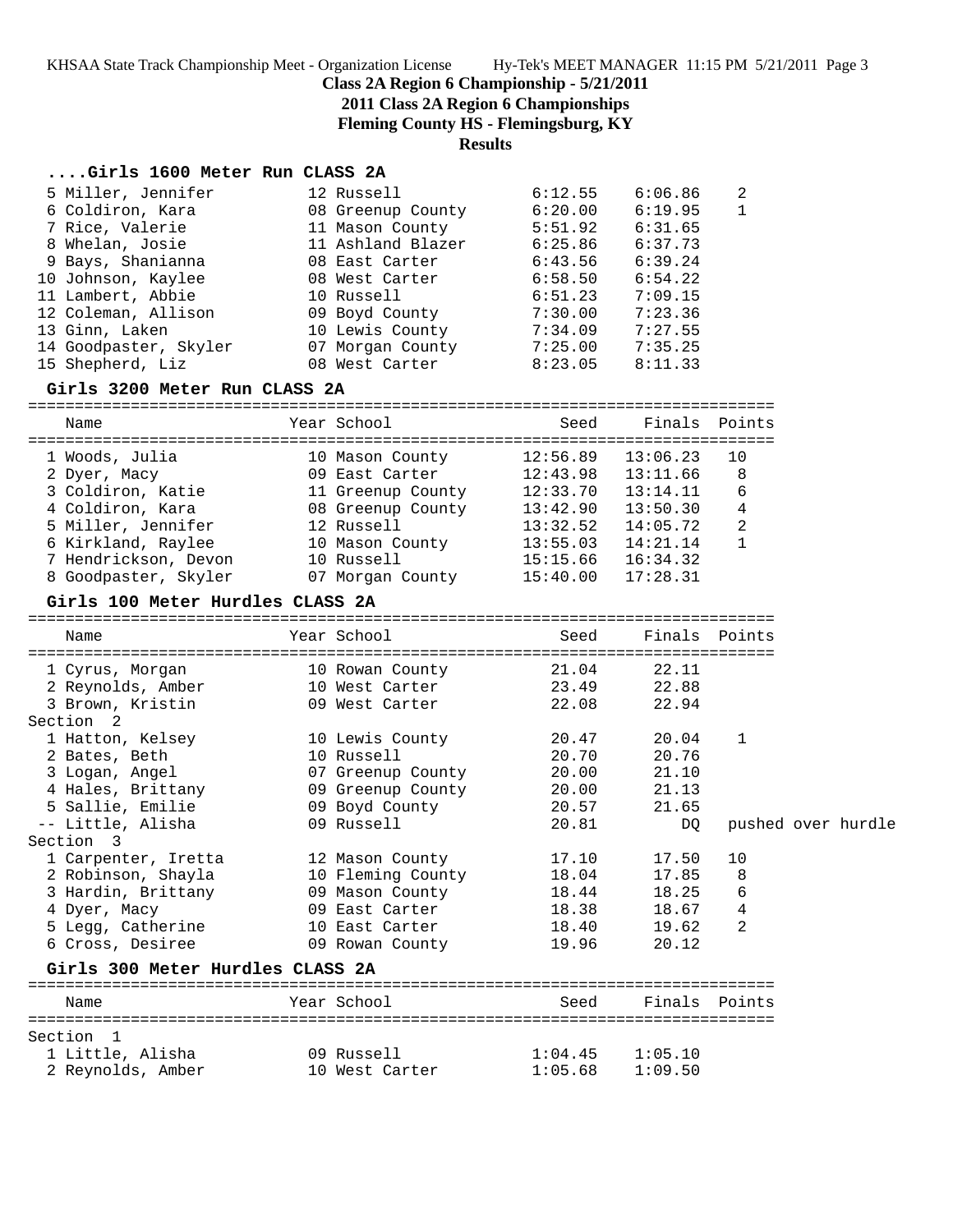### **Class 2A Region 6 Championship - 5/21/2011**

**2011 Class 2A Region 6 Championships**

**Fleming County HS - Flemingsburg, KY**

**Results**

# **....Girls 300 Meter Hurdles CLASS 2A**

| Section <sub>2</sub>                         |                   |                                           |                          |         |                     |  |
|----------------------------------------------|-------------------|-------------------------------------------|--------------------------|---------|---------------------|--|
| 1 Hatton, Kelsey                             | 10 Lewis County   |                                           | 57.90                    | 55.97   |                     |  |
| 2 Bates, Beth                                | 10 Russell        |                                           | 56.41                    | 57.71   |                     |  |
| 3 Hales, Brittany                            | 09 Greenup County |                                           | 56.30                    | 57.90   |                     |  |
| 4 Sallie, Emilie                             | 09 Boyd County    |                                           | 58.88                    | 59.17   |                     |  |
| -- Fearin, Abby                              | 07 Fleming County |                                           | 56.54                    | FS      |                     |  |
| Section 3                                    |                   |                                           |                          |         |                     |  |
| 1 Robinson, Shayla                           | 10 Fleming County |                                           | 50.02                    | 50.28   | 10                  |  |
| 2 Carpenter, Iretta                          | 12 Mason County   |                                           | 51.81                    | 51.10   | 8                   |  |
| 3 Dyer, Macy                                 | 09 East Carter    |                                           | 52.30                    | 51.65   | 6                   |  |
| 4 Logan, Angel                               | 07 Greenup County |                                           | 54.70                    | 53.87   | 4                   |  |
| 5 Hardin, Brittany                           | 09 Mason County   |                                           | 54.98                    | 54.85   | 2                   |  |
| 6 Morse, Delancey                            | 10 East Carter    |                                           | 54.49                    | 55.68   | $\mathbf{1}$        |  |
| Girls 4x100 Meter Relay CLASS 2A             |                   |                                           |                          |         |                     |  |
| School                                       |                   |                                           | Seed                     |         | Finals Points       |  |
| Section 1                                    |                   |                                           |                          |         |                     |  |
| 1 Lewis County                               |                   |                                           |                          | 1:00.95 | 1                   |  |
| 1) Hatton, Kelsey 10                         |                   | 2) Stone, Mckenzie 12                     |                          |         |                     |  |
| 3) Stone, Lauren 09                          |                   | 4) Howell, Callie 07                      |                          |         |                     |  |
| 5) Ruggles, Alicia 08                        |                   | 6) Gorman, Sarah 09                       |                          |         |                     |  |
| 7) Tucker, Samantha 09                       |                   | 8) Harlow, Kayla 08                       |                          |         |                     |  |
| -- Ashland Blazer                            |                   |                                           | 59.99                    | DQ.     | exhange out of zone |  |
| 1) Jenkins, Jane 11                          |                   | 2) Touchton, Hannah 12                    |                          |         |                     |  |
| 3) Canty, Morgan 10                          |                   | 4) Day, Morgan 09                         |                          |         |                     |  |
| 5) Fannin, Lauren 10                         |                   | 6) Duncil, Lindsey 10                     |                          |         |                     |  |
| Section <sub>2</sub>                         |                   |                                           |                          |         |                     |  |
| 1 Mason County                               |                   |                                           | 54.83                    | 53.44   | 10                  |  |
| 1) Bennett, Andre'ana 11                     |                   | 2) Bierley, Alivia 09                     |                          |         |                     |  |
| 3) Morgan, Jade 12                           |                   | 4) Redmond, Katie 12                      |                          |         |                     |  |
| 5) Stewart, Mary 11                          |                   | 6) Hardin, Brittany 09                    |                          |         |                     |  |
| 7) Harris, Tiara 12                          |                   | 8) Paver, Madison 11                      |                          |         |                     |  |
| 2 Russell                                    |                   |                                           | 56.65                    | 54.51   | 8                   |  |
| 1) Hanson, Emily 10                          |                   | 2) Hain, jenine 09                        |                          |         |                     |  |
| 3) Cole, Madison 10<br>5) Malone, Marissa 12 |                   | 4) McDade, Rachel 09<br>6) Bates, Beth 10 |                          |         |                     |  |
| 7) McDade, Peyton 11                         | 8)                |                                           |                          |         |                     |  |
| 3 Greenup County                             |                   |                                           | 55.10                    | 55.44   | 6                   |  |
| 1) Johnson, Hillary 12                       |                   | 2) Lanning, Alex 12                       |                          |         |                     |  |
| 3) Harris, Morgan 10                         |                   | 4) Gullett, Casey 12                      |                          |         |                     |  |
| 5) Rowe, Allison 12                          |                   | 6) Sammons, Alexis 09                     |                          |         |                     |  |
| 7) Jorio, Cara 09                            |                   | 8) Gehringer, Holly 11                    |                          |         |                     |  |
| 4 Boyd County                                |                   |                                           | 56.71                    | 56.09   | 4                   |  |
| 1) Adams, Jessica 10                         |                   | 2) Smith, Britney 09                      |                          |         |                     |  |
| 3) Slone, Hannah 11                          |                   | 4) Kenser, Morgan 10                      |                          |         |                     |  |
| 5) Qualls, Emily 10                          |                   | 6) Kautzman, Alliya 09                    |                          |         |                     |  |
| 7) Sallie, Emilie 09                         |                   | 8) McCollough, Erica 09                   |                          |         |                     |  |
| 5 Fleming County                             |                   |                                           | 56.31                    | 56.37   | 2                   |  |
| 1) Robinson, Shayla 10                       |                   | 2) Morgan, Shannon 11                     |                          |         |                     |  |
| 3) Meade, Brooke 12                          |                   |                                           | 4) Humphries, Heather 09 |         |                     |  |
| 5) McBride, Kelsey 09                        |                   | 6) Coleman, Haley 09                      |                          |         |                     |  |
| 7) Leet, Hannah 09                           |                   | 8) Perkins, Jenna 09                      |                          |         |                     |  |
|                                              |                   |                                           |                          |         |                     |  |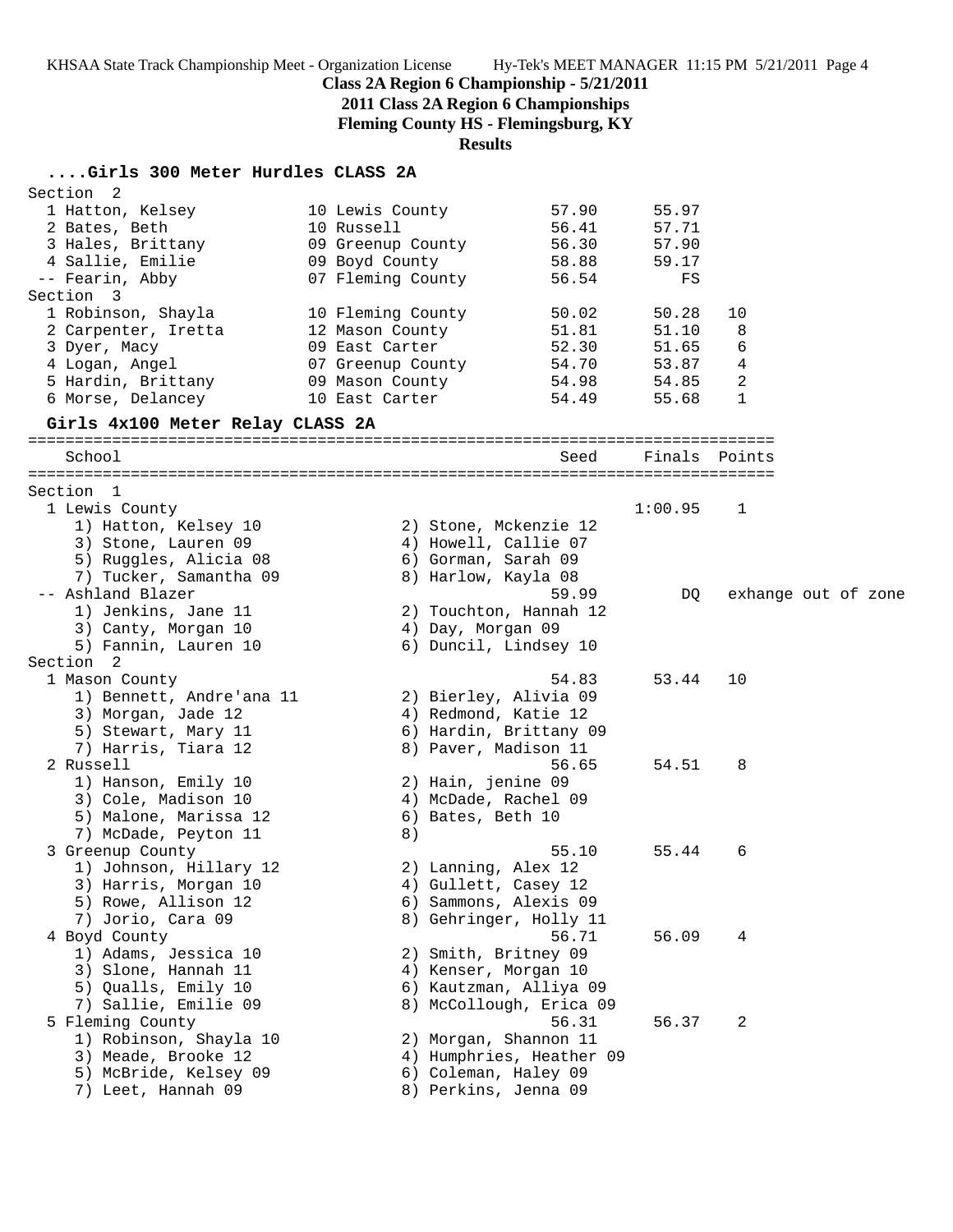# **Class 2A Region 6 Championship - 5/21/2011**

**2011 Class 2A Region 6 Championships**

**Fleming County HS - Flemingsburg, KY**

### **Results**

| Girls 4x100 Meter Relay CLASS 2A                                                                                 |    |                                                                                                       |         |        |
|------------------------------------------------------------------------------------------------------------------|----|-------------------------------------------------------------------------------------------------------|---------|--------|
| 6 East Carter<br>1) Legg, Catherine 10<br>3) Kiser, Brianna 09<br>5) Bays, Shanianna 08<br>7) LeGrand, Skyler 07 |    | 59.90<br>2) Steele, Kerie 10<br>4) Moore, Kallie 09<br>6) Dyer, Maddie 07<br>8) Pennington, Kelsey 09 | 1:01.14 |        |
| Girls 4x200 Meter Relay CLASS 2A                                                                                 |    |                                                                                                       |         |        |
|                                                                                                                  |    |                                                                                                       |         |        |
| School                                                                                                           |    | Seed                                                                                                  | Finals  | Points |
| Section 1                                                                                                        |    |                                                                                                       |         |        |
| 1 Lewis County                                                                                                   |    | 2:08.16                                                                                               | 2:07.20 |        |
| 1) Hatton, Kelsey 10                                                                                             |    | 2) Stone, Mckenzie 12                                                                                 |         |        |
| 3) Stone, Lauren 09                                                                                              |    | 4) Howell, Callie 07                                                                                  |         |        |
| 5) Ruggles, Alicia 08                                                                                            |    | 6) Harlow, Kayla 08                                                                                   |         |        |
| 7) Yates, Torri 07                                                                                               |    | 8) Tucker, Samantha 09                                                                                |         |        |
| 2 East Carter                                                                                                    |    | 2:11.40                                                                                               | 2:10.25 |        |
| 1) Legg, Catherine 10                                                                                            |    | 2) Sloas, Brooklyn 09                                                                                 |         |        |
| 3) McDowell, Ashleigh 09                                                                                         |    | 4) LeGrand, Skyler 07                                                                                 |         |        |
| 5) Dyer, Maddie 07                                                                                               |    | 6) Pennington, Kelsey 09                                                                              |         |        |
| 7) Bays, Shanianna 08                                                                                            |    | 8) Boggs, Cheyenne 08                                                                                 |         |        |
| Section<br>$\overline{2}$                                                                                        |    |                                                                                                       |         |        |
| 1 Russell                                                                                                        |    | 1:56.71                                                                                               | 1:53.57 | 10     |
| 1) Casssity, Gabrielle 11                                                                                        |    | 2) Cole, Madison 10                                                                                   |         |        |
| 3) McDade, Rachel 09                                                                                             |    | 4) Stump, Emily 10                                                                                    |         |        |
| 5) Hain, jenine 09                                                                                               |    | 6) Bates, Beth 10                                                                                     |         |        |
| 7) Malone, Marissa 12                                                                                            | 8) |                                                                                                       |         |        |
| 2 Mason County                                                                                                   |    | 1:57.05                                                                                               | 1:54.96 | 8      |
| 1) Bennett, Andre'ana 11                                                                                         |    | 2) Morgan, Jade 12                                                                                    |         |        |
| 3) Redmond, Katie 12                                                                                             |    | 4) Stewart, Mary 11                                                                                   |         |        |
| 5) Bierley, Alivia 09                                                                                            |    | 6) Hardin, Brittany 09                                                                                |         |        |
| 7) Harris, Tiara 12                                                                                              |    | 8) Paver, Madison 11<br>1:56.50                                                                       | 1:55.95 | 6      |
| 3 Greenup County<br>1) Johnson, Hillary 12                                                                       |    | 2) Lanning, Alex 12                                                                                   |         |        |
| 3) Harris, Morgan 10                                                                                             |    | 4) Gullett, Casey 12                                                                                  |         |        |
| 5) Jorio, Cara 09                                                                                                |    | 6) Sammons, Alexis 09                                                                                 |         |        |
| 7) Rowe, Allison 12                                                                                              |    | 8) Gehringer, Holly 11                                                                                |         |        |
| 4 Morgan County                                                                                                  |    | 2:00.00                                                                                               | 1:56.47 | 4      |
| 1) Evans, Amy 11                                                                                                 |    | 2) Fugate, Lindsey 10                                                                                 |         |        |
| 3) Stamper, Brittany 11                                                                                          |    | 4) Stamper, Brooke 09                                                                                 |         |        |
| 5) Akers, Allie 07                                                                                               |    | 6) Gross, Megan 10                                                                                    |         |        |
| 7) Lindon, Bri 10                                                                                                | 8) |                                                                                                       |         |        |
| 5 Fleming County                                                                                                 |    | 2:01.55                                                                                               | 1:59.52 | 2      |
| 1) Humphries, Heather 09                                                                                         |    | 2) McBride, Kelsey 09                                                                                 |         |        |
| 3) Morgan, Shannon 11                                                                                            |    | 4) Perkins, Jenna 09                                                                                  |         |        |
| 5) Mineer, Michaela 09                                                                                           |    | 6) Robinson, Shayla 10                                                                                |         |        |
| 7) Coleman, Haley 09                                                                                             |    | 8) Meade, Brooke 12                                                                                   |         |        |
| 6 Ashland Blazer                                                                                                 |    | 2:03.86                                                                                               | 2:00.26 | 1      |
| 1) Jenkins, Jane 11                                                                                              |    | 2) Touchton, Hannah 12                                                                                |         |        |
| 3) Canty, Morgan 10                                                                                              |    | 4) Day, Morgan 09                                                                                     |         |        |
| 5) Fannin, Lauren 10                                                                                             |    | 6) Duncil, Lindsey 10                                                                                 |         |        |
|                                                                                                                  |    |                                                                                                       |         |        |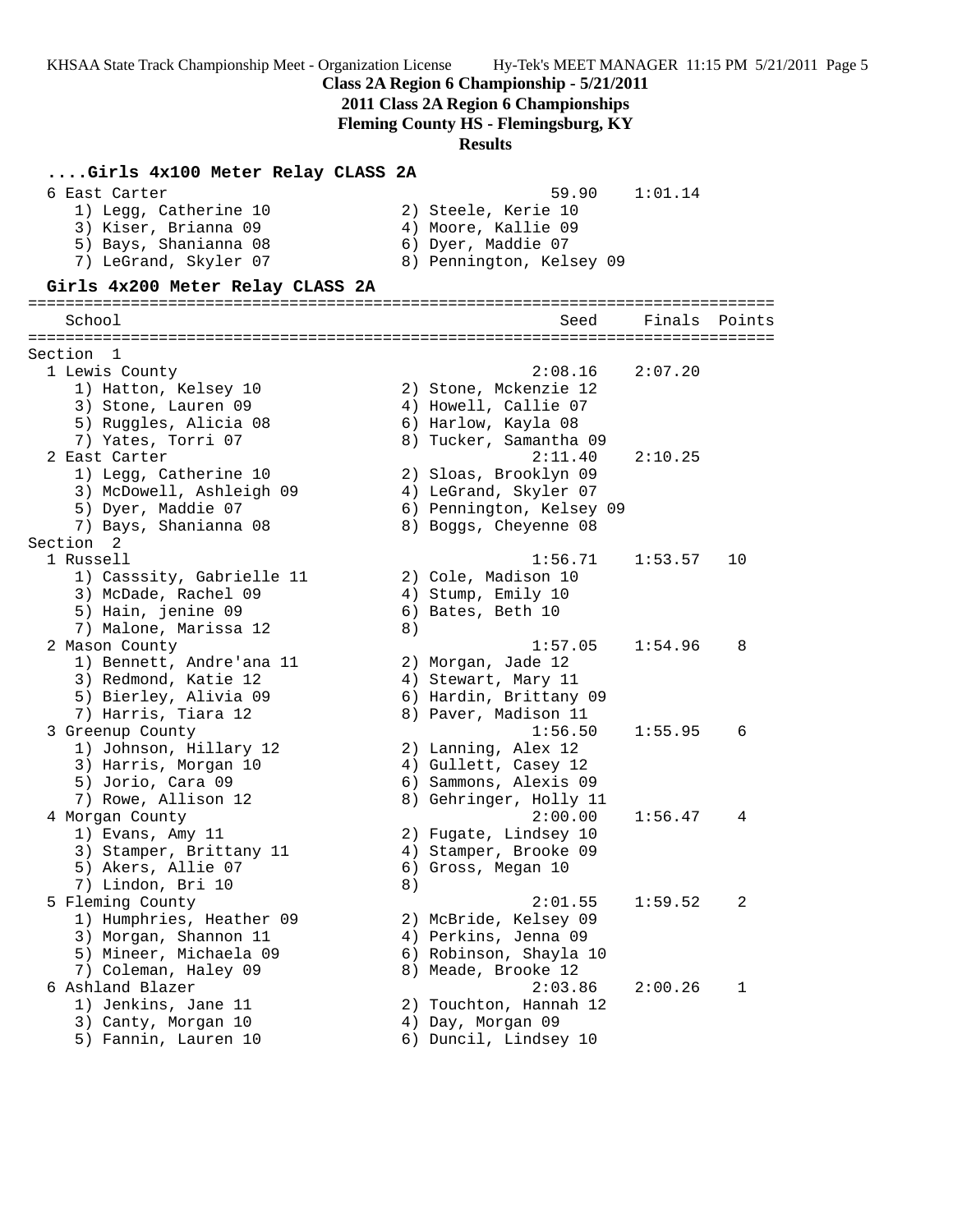# **Class 2A Region 6 Championship - 5/21/2011**

**2011 Class 2A Region 6 Championships**

**Fleming County HS - Flemingsburg, KY**

**Results**

### **Girls 4x400 Meter Relay CLASS 2A**

| School                                 |    | Seed                    | Finals  | Points |
|----------------------------------------|----|-------------------------|---------|--------|
| Section<br>- 1                         |    |                         |         |        |
| 1 Greenup County                       |    | 5:00.00                 | 5:06.95 |        |
| 1) Williams, Julia 09                  |    | 2) Gehringer, Holly 11  |         |        |
| 3) Hales, Brittany 09                  |    | 4) Cassidy, Hannah 10   |         |        |
| 5) Gullett, Casey 12                   |    | 6) Sammons, Alexis 09   |         |        |
| 7) Harris, Morgan 10                   |    | 8) Lanning, Alex 12     |         |        |
| 2 Ashland Blazer                       |    | 4:55.07                 | 5:20.25 |        |
| 1) Carley, Mariah 11                   |    | 2) Day, Morgan 09       |         |        |
| 3) Renneker, Elissa 09                 |    | 4) Canty, Morgan 10     |         |        |
| 5) Jenkins, Jane 11                    |    | 6) Whelan, Josie 11     |         |        |
| 7) Collins, Mikayla 11                 |    | 8) Touchton, Hannah 12  |         |        |
| 3 Lewis County                         |    | 5:11.93                 | 6:11.06 |        |
| 1) Ruggles, Alicia 08                  |    | 2) Yates, Torri 07      |         |        |
| 3) Harlow, Kayla 08                    |    | 4) Gorman, Sarah 09     |         |        |
| 5) Hunt, Amber 12                      |    | 6) Tucker, Samantha 09  |         |        |
| 7) Stone, Mckenzie 12                  |    | 8) Hatton, Kelsey 10    |         |        |
| Section 2                              |    |                         |         |        |
| 1 Russell                              |    | 4:39.60                 | 4:29.58 | 10     |
| 1) Casssity, Gabrielle 11              |    | 2) Hanson, Emily 10     |         |        |
| 3) Cole, Madison 10                    |    | 4) Malone, Marissa 12   |         |        |
| 5) Conley, Kaitlyn 12                  |    | 6) Patrick, Kodie 09    |         |        |
| 7) Bates, Beth 10                      |    | 8) McDade, Peyton 11    |         |        |
| 2 Mason County                         |    | 4:31.31                 | 4:32.53 | 8      |
| 1) Bierley, Alivia 09                  |    | 2) Paver, Madison 11    |         |        |
| 3) Rice, Valerie 11                    |    | 4) Carpenter, Iretta 12 |         |        |
| 5) Harris, Tiara 12                    |    | 6) Stewart, Mary 11     |         |        |
| 7) Hardin, Brittany 09                 |    | 8) Redmond, Katie 12    |         |        |
| 3 Fleming County                       |    | 4:40.20                 | 4:38.41 | 6      |
| 1) Robinson, Shayla 10                 |    | 2) Fearin, Abby 07      |         |        |
| 3) Perkins, Julie 07                   |    | 4) Perkins, Jenna 09    |         |        |
| 5) Reid, Christen 07                   |    | 6) Dillion, Kelsey 11   |         |        |
| 7) Moran, Shelby 07                    |    | 8) Mineer, Michaela 09  |         |        |
| 4 Morgan County                        |    | 4:45.00                 | 4:44.24 | 4      |
| 1) Akers, Allie 07                     |    | 2) Fugate, Lindsey 10   |         |        |
| 3) Stamper, Brittany 11                |    | 4) Evans, Amy 11        |         |        |
| 5) Stamper, Brooke 09<br>5 East Carter | 6) | 4:49.85                 | 4:50.96 | 2      |
| 1) Jordan, Kirstian 10                 |    | 2) Kiser, Brianna 09    |         |        |
| 3) McDowell, Ashleigh 09               |    | 4) Moore, Kallie 09     |         |        |
| 5) Morse, Delancey 10                  |    | 6) Steele, Kerie 10     |         |        |
| 7) Bays, Shanianna 08                  |    | 8) Legg, Catherine 10   |         |        |
| 6 Boyd County                          |    | 4:42.28                 | 5:00.58 | 1      |
| 1) Walker, Rachel 09                   |    | 2) Slone, Hannah 11     |         |        |
| 3) Kautzman, Alliya 09                 |    | 4) Sallie, Emilie 09    |         |        |
| 5) Blevins, Cassi 11                   |    | 6) Adams, Jessica 10    |         |        |
| 7) Qualls, Emily 10                    |    | 8) Kenser, Morgan 10    |         |        |
|                                        |    |                         |         |        |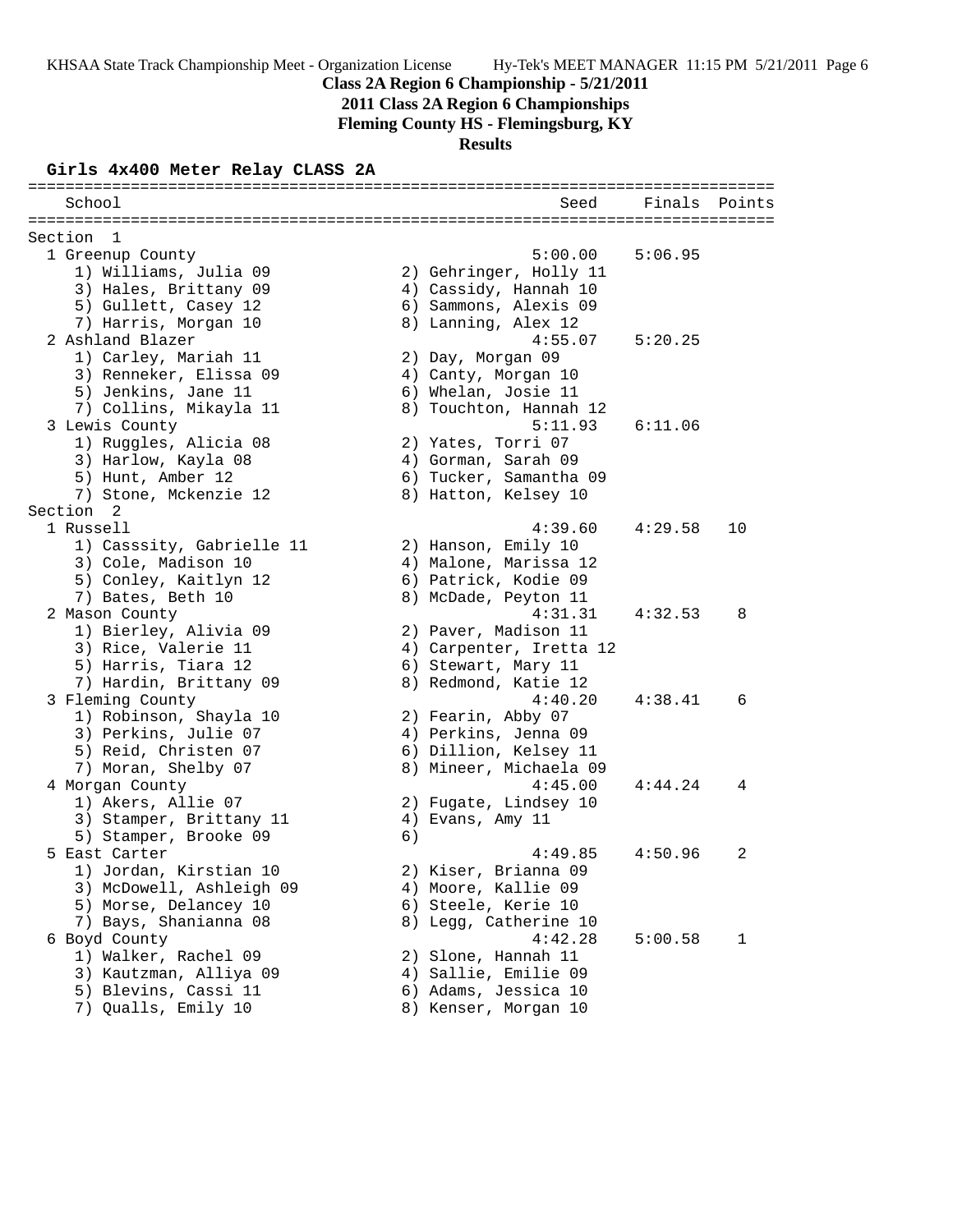## **Class 2A Region 6 Championship - 5/21/2011**

**2011 Class 2A Region 6 Championships**

**Fleming County HS - Flemingsburg, KY**

**Results**

### **Girls 4x800 Meter Relay CLASS 2A**

| School                                  |    | Seed                     | Finals   | Points |
|-----------------------------------------|----|--------------------------|----------|--------|
| Section 1                               |    |                          |          |        |
| 1 Russell                               |    | 10:47.90                 | 10:25.02 | 10     |
| 1) Casssity, Gabrielle 11               |    | 2) Hanson, Emily 10      |          |        |
| 3) Miller, Jennifer 12                  |    | 4) Sloan, Jennifer 09    |          |        |
| 5) Hendrickson, Devon 10                |    | 6) Malone, Marissa 12    |          |        |
| 7) Lambert, Abbie 10                    | 8) |                          |          |        |
| 2 Fleming County                        |    | 10:44.63                 | 10:44.41 | 8      |
| 1) Dillion, Kelsey 11                   |    | 2) Fearin, Abby 07       |          |        |
| 3) Perkins, Julie 07                    |    | 4) Reid, Christen 07     |          |        |
| 5) Moran, Shelby 07                     |    | 6) Perkins, Jenna 09     |          |        |
| 7) Vice, Ellen 12                       | 8) |                          |          |        |
| 3 East Carter                           |    | 11:08.46                 | 11:18.93 | 6      |
| 1) Morse, Delancey 10                   |    | 2) Bays, Shanianna 08    |          |        |
| 3) Moore, Kallie 09                     |    | 4) Jordan, Kirstian 10   |          |        |
| 5) Dyer, Maddie 07                      |    | 6) LeGrand, Skyler 07    |          |        |
| 7) McDowell, Ashleigh 09                |    | 8) Boggs, Cheyenne 08    |          |        |
| 4 Mason County                          |    | 11:03.60                 | 11:32.81 | 4      |
| 1) Bellingham, Sarah 10                 |    | 2) Biddle, Kristen 11    |          |        |
| 3) Woods, Cara 08                       |    | 4) Lee, Kelly 09         |          |        |
| 5) Woods, Julia 10                      |    | 6) Rice, Valerie 11      |          |        |
| 7) Kirkland, Raylee 10                  |    | 8) Moore, Carley 10      |          |        |
| 5 Morgan County                         |    | 11:30.00                 | 11:49.66 | 2      |
| 1) Akers, Allie 07                      |    | 2) Fugate, Lindsey 10    |          |        |
| 3) Gross, Megan 10                      |    | 4) Stamper, Brooke 09    |          |        |
| 5) Stamper, Brittany 11                 |    | 6) Goodpaster, Skyler 07 |          |        |
| 7) Evans, Amy 11                        |    | 8) Elam, Whitney 10      |          |        |
| 6 Greenup County                        |    | 12:23.40                 | 12:12.82 | 1      |
| 1) Rowe, Allison 12                     |    | 2) Coldiron, Kara 08     |          |        |
| 3) Cassidy, Hannah 10                   |    | 4) Coldiron, Katie 11    |          |        |
| 5) Logan, Angel 07                      |    | 6) Williams, Julia 09    |          |        |
| 7) Dunaway, Mackenzie 10                |    | 8) Hales, Brittany 09    |          |        |
| 7 Ashland Blazer                        |    | 12:30.16                 | 12:38.20 |        |
| 1) Renneker, Elissa 09                  |    | 2) Whelan, Josie 11      |          |        |
| 3) Duncil, Lindsey 10                   |    | 4) Carley, Mariah 11     |          |        |
| 5) Collins, Mikayla 11                  |    | 6) Jenkins, Jane 11      |          |        |
| 8 Boyd County                           |    | 12:12.00                 | 13:20.19 |        |
| 1) Blevins, Cassi 11                    |    | 2) Coleman, Allison 09   |          |        |
| 3) Hall, Emily 09                       |    | 4) McCollough, Erica 09  |          |        |
| 5) Walker, Rachel 09                    |    | 6) Kautzman, Alliya 09   |          |        |
| 7) Slone, Hannah 11                     | 8) |                          |          |        |
| 9 Lewis County                          |    | 14:19.71                 | 13:29.31 |        |
| 1) Ginn, Laken 10                       |    | 2) Ruggles, Alicia 08    |          |        |
| 3) Yates, Torri 07                      |    | 4) Harlow, Kayla 08      |          |        |
| 5) Tucker, Samantha 09                  |    | 6) Hatton, Kelsey 10     |          |        |
| 7) Stone, Mckenzie 12                   |    | 8) Stone, Lauren 09      |          |        |
| Boys 100 Meter Dash Wheelchair CLASS 2A |    |                          |          |        |

========================================================================= Name Year School ========================================================================= 1 Cannon, Lucas **Fleming County** 23.76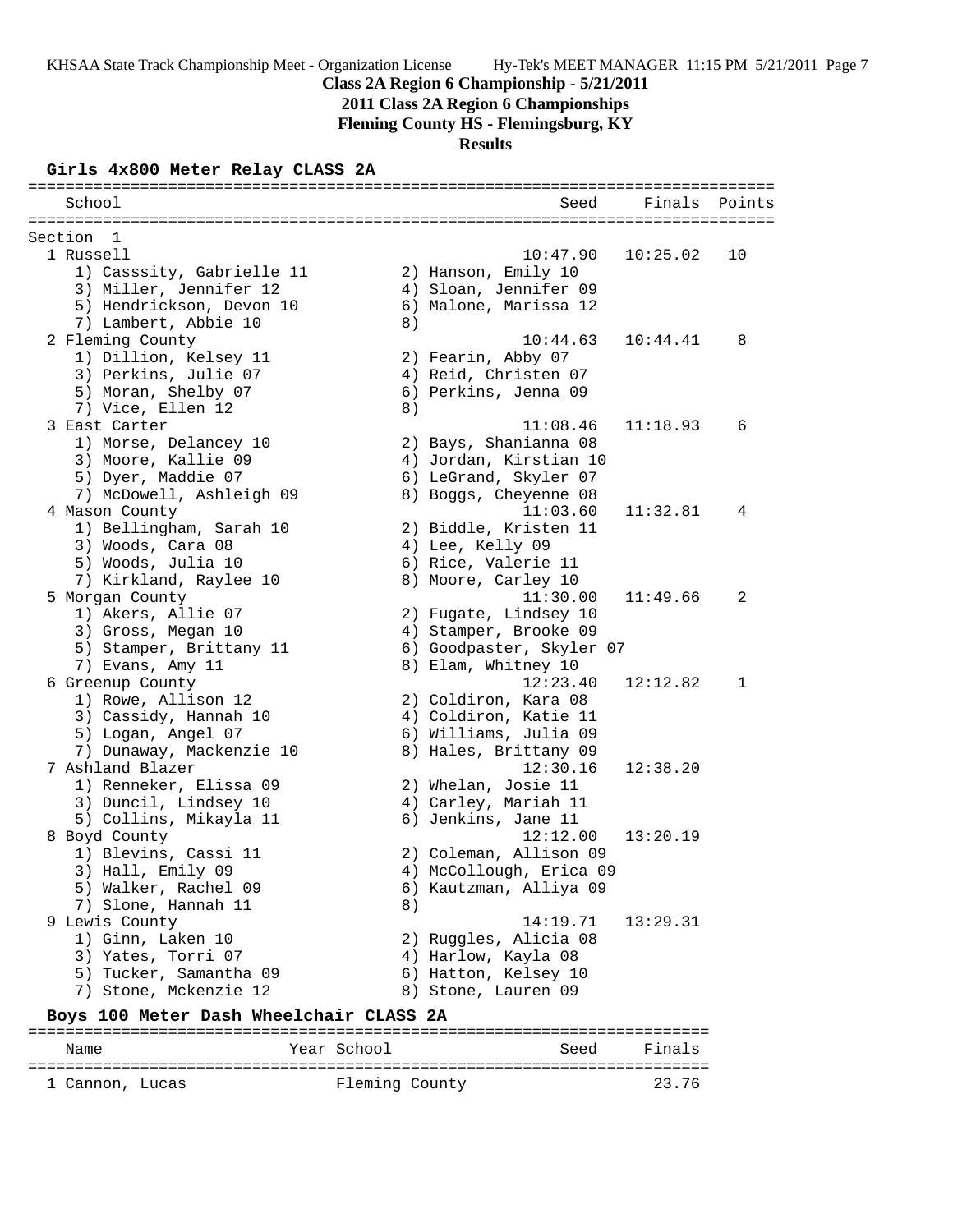# **2011 Class 2A Region 6 Championships**

**Fleming County HS - Flemingsburg, KY**

## **Results**

### **Boys 100 Meter Dash CLASS 2A**

| Name                         | Year School        | Seed  | Finals Points |             |
|------------------------------|--------------------|-------|---------------|-------------|
| Section 2                    |                    |       |               |             |
| 1 Bailey, Zachary            | 11 East Carter     | 12.68 | 13.20         |             |
| 2 Parker, Chase              | 09 Lewis County    | 12.68 | 13.25         |             |
| 3 Boggs, Devin               | 09 Boyd County     | 13.02 | 13.67         |             |
|                              |                    | 13.34 |               |             |
| 4 Grubb, Andrew              | 10 Boyd County     |       | 14.01         |             |
| 5 Wheeler, Wyatt             | 09 Lawrence County | 13.30 | 14.45         |             |
| 6 Pope, Timmy                | 09 Lawrence County | 14.40 | 14.61         |             |
| Section 3                    |                    |       |               |             |
| 1 Williamson, Stephen        | 11 Rowan County    | 11.54 | 12.01         | 1           |
| 2 Johnson, Xavion            | 11 Mason County    | 11.99 | 12.24         |             |
| 3 Parker, Jarrett            | 11 Lewis County    | 11.97 | 12.32         |             |
| 4 Thornsberry, Kody          | 09 Morgan County   | 11.90 | 12.71         |             |
| 5 Serhal, Adrian             | 12 East Carter     | 12.24 | 12.91         |             |
| Section 4                    |                    |       |               |             |
| 1 Murphy, Travis             | 11 Greenup County  | 11.04 | 11.29         | 10          |
| 2 Hodge, Phillip             | 11 Rowan County    | 11.14 | 11.45         | 8           |
| 3 Odukoya, Toluwalope        | 11 Russell         | 11.18 | 11.62         | 6           |
| 4 King, Tee                  | 09 Mason County    | 11.54 | 11.63         | 4           |
| 5 Cooper, Patrick            | 12 Russell         | 11.29 | 11.66         | 2           |
| 6 Hamilton, Jordan           | 12 Greenup County  | 11.30 | 12.17         |             |
|                              |                    |       |               |             |
| Boys 200 Meter Dash CLASS 2A |                    |       |               |             |
| Name                         | Year School        | Seed  | Finals        | Points      |
|                              |                    |       |               |             |
| Section 1                    |                    |       |               |             |
| 1 Davis, Jason               | 09 Ashland Blazer  | 33.43 | 30.71         |             |
| 2 Pope, Timmy                |                    | 32.24 | 31.36         |             |
| Section <sub>2</sub>         | 09 Lawrence County |       |               |             |
|                              |                    |       |               |             |
| 1 Serhal, Adrian             | 12 East Carter     | 26.82 | 27.19         |             |
| 2 Bailey, Zachary            | 11 East Carter     | 27.11 | 27.31         |             |
| 3 Hardyman, Caleb            | 09 Fleming County  | 27.02 | 27.48         |             |
| 4 Grubb, Andrew              | 10 Boyd County     | 26.94 | 28.41         |             |
| 5 Wheeler, Wyatt             | 09 Lawrence County | 28.03 | 29.04         |             |
| 6 Boqqs, Devin               | 09 Boyd County     | 28.81 | 29.70         |             |
| Section 3                    |                    |       |               |             |
| 1 Hamilton, Jordan           | 12 Greenup County  | 24.30 | 24.52         |             |
| 2 Parker, Jarrett            | 11 Lewis County    | 23.96 | 25.53         |             |
| 3 Parker, Chase              | 09 Lewis County    | 26.48 | 26.54         |             |
| 4 DeBusk, Tanner             | 09 Morgan County   | 25.00 | 27.30         |             |
| Section 4                    |                    |       |               |             |
| 1 Murphy, Travis             | 11 Greenup County  | 22.70 | 22.86         | 10          |
| 2 King, Tee                  | 09 Mason County    | 23.55 | 23.21         | 8           |
| 3 Townsend, D J              | 11 Rowan County    | 23.68 | 23.36         | 6           |
| 4 Odukoya, Toluwalope        | 11 Russell         | 23.42 | 23.37         | 4           |
|                              | 12 Russell         |       |               | $\sqrt{2}$  |
| 5 Cooper, Patrick            |                    | 23.37 | 23.41         |             |
| 6 Hodge, Phillip             | 11 Rowan County    | 23.46 | 23.84         | $\mathbf 1$ |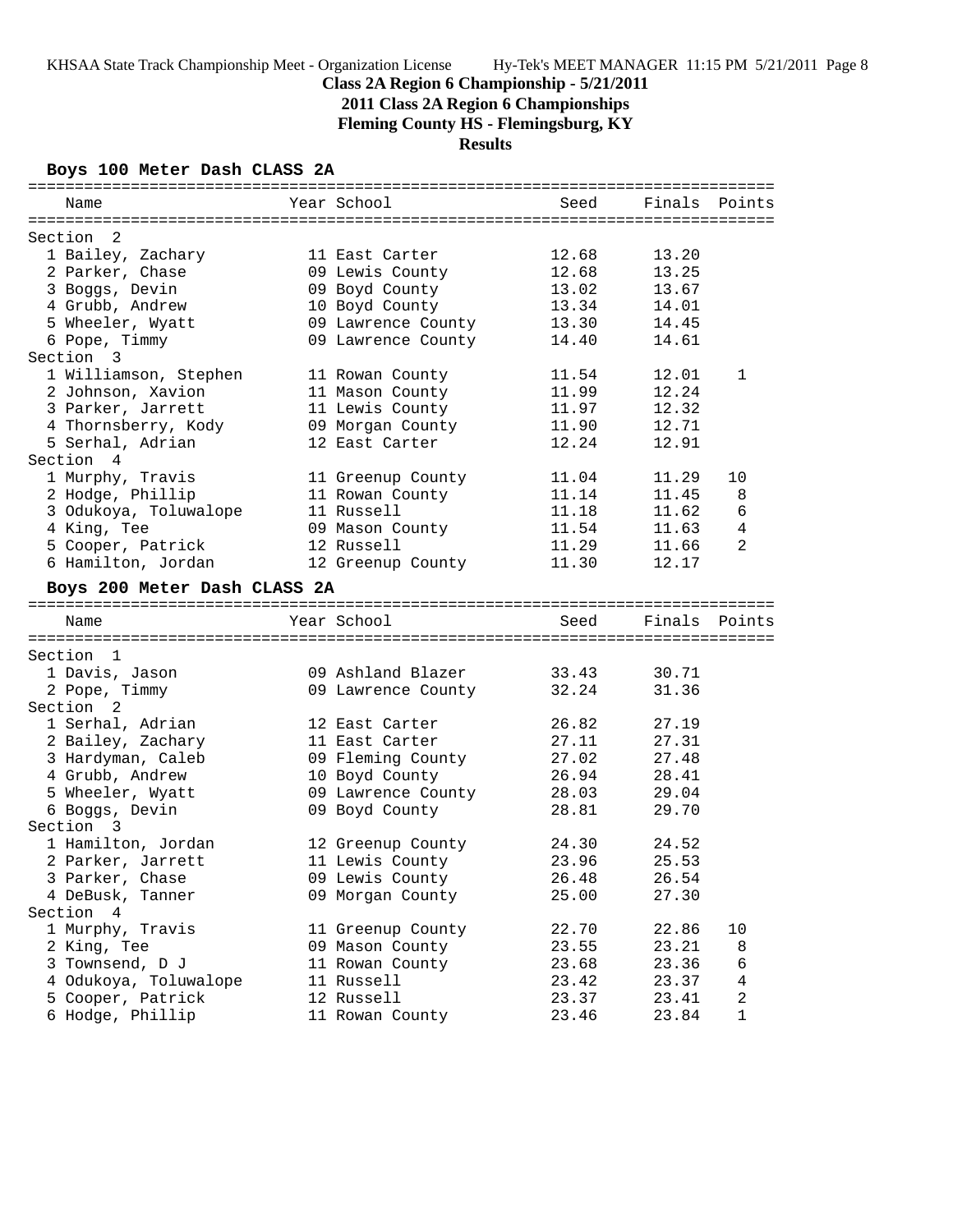# **Class 2A Region 6 Championship - 5/21/2011**

**2011 Class 2A Region 6 Championships**

**Fleming County HS - Flemingsburg, KY**

**Results**

### **Boys 400 Meter Dash CLASS 2A**

| Name                         | Year School        | Seed    | Finals Points |                |
|------------------------------|--------------------|---------|---------------|----------------|
|                              |                    |         |               |                |
| Section<br>-1                |                    |         |               |                |
| 1 Jones, Brent               | 11 Russell         |         | 1:03.84       |                |
| 2 Chambless, Aaron           | 10 East Carter     | 1:06.17 | 1:06.92       |                |
| 3 Gillum, Sean               | 11 East Carter     | 1:07.73 | 1:08.41       |                |
| 4 Davis, Jason               | 09 Ashland Blazer  | 1:05.82 | 1:13.33       |                |
| 5 Massie, Mason              | 07 Lewis County    | 1:17.84 | 1:14.12       |                |
| Section 2                    |                    |         |               |                |
| 1 Osman, Bo                  | 12 Greenup County  | 55.90   | 54.96         | 4              |
| 2 Adkins, T J                | 10 Rowan County    | 56.41   | 57.07         | $\mathbf{1}$   |
| 3 Sowards, Nathan            | 11 Greenup County  | 57.70   | 57.66         |                |
| 4 Parker, Chase              | 09 Lewis County    | 1:01.06 | 1:00.19       |                |
| Section 3                    |                    |         |               |                |
| 1 O'Brian, Turner            | 12 Lawrence County | 51.70   | 51.39         | 10             |
| 2 Harris, Josh               | 11 Mason County    | 52.11   | 52.13         | 8              |
| 3 Thornsberry, Kody          | 09 Morgan County   | 54.00   | 54.05         | 6              |
| 4 Porter, Jacob              | 10 Russell         | 54.78   | 55.87         | $\overline{a}$ |
| 5 Johnson, Shawn             | 09 Mason County    | 54.97   | 57.69         |                |
| 6 Bailey, Caleb              | 11 Lawrence County | 55.74   | 58.52         |                |
|                              |                    |         |               |                |
| Boys 800 Meter Run CLASS 2A  |                    |         |               |                |
|                              |                    |         |               |                |
| Name                         | Year School        | Seed    | Finals Points |                |
|                              |                    |         |               |                |
| Section 1                    |                    |         |               |                |
| 1 Napier, Alexander          | 10 East Carter     | 2:00.84 | 2:04.44       | 10             |
| 2 Martin, Zackery            | 10 Lawrence County | 2:09.17 | 2:08.22       | 8              |
| 3 Napier, Benjamin           | 09 East Carter     | 2:08.83 | 2:09.55       | 6              |
| 4 Leet, Dalton               | 12 Fleming County  | 2:12.36 | 2:10.49       | 4              |
| 5 Bloomfield, Chris          | 11 Lewis County    | 2:16.91 | 2:11.51       | 2              |
| 6 Goodson, Rajoul            | 12 Ashland Blazer  | 2:13.28 | 2:12.57       | $\mathbf{1}$   |
| 7 Robinson, Nick             | 09 Mason County    | 2:08.18 | 2:13.53       |                |
| 8 Whitt, Caleb               | 11 West Carter     | 2:17.35 | 2:17.11       |                |
| 9 Harmon, Dylan              | 11 Russell         | 2:11.41 | 2:19.69       |                |
| 10 Lewis, Brandon            | 11 Rowan County    | 2:19.78 | 2:19.73       |                |
| 11 Zambos, Andreas           | 11 Russell         | 2:16.25 | 2:21.57       |                |
| 12 Deharte, Shelley          | 09 Rowan County    | 2:19.54 | 2:22.72       |                |
| 13 Lung, Brandon             | 10 Lewis County    | 2:27.86 | 2:23.37       |                |
| 14 Appelman, Connor          | 12 Mason County    | 2:24.05 | 2:24.03       |                |
| 15 Quillen, Henry            | 10 Greenup County  | 2:26.00 | 2:25.64       |                |
| 16 Zabrieszeck, Andrew       | 10 Greenup County  | 2:23.60 | 2:25.71       |                |
| Boys 1600 Meter Run CLASS 2A |                    |         |               |                |
|                              |                    |         |               |                |
| Name                         | Year School        | Seed    | Finals        | Points         |
|                              |                    |         |               |                |
| 1 Renneker, Jon              | 12 Ashland Blazer  | 4:33.84 | 4:43.17       | 10             |
| 2 Leet, Dalton               | 12 Fleming County  | 4:48.30 | 4:46.81       | 8              |
| 3 Robinson, Nick             | 09 Mason County    | 4:47.89 | 4:52.42       | 6              |
| 4 Clayton, Tim               | 11 Rowan County    | 4:57.52 | 5:02.43       | 4              |
| 5 P'Simer, Dylan             | 10 West Carter     | 5:03.50 | 5:05.49       | 2              |
| 6 Hyerley, Jake              | 09 Russell         | 5:02.59 | 5:06.85       | $\mathbf{1}$   |
|                              |                    |         |               |                |
| 7 Kizziar, Brennan           | 11 Ashland Blazer  | 5:02.78 | 5:09.24       |                |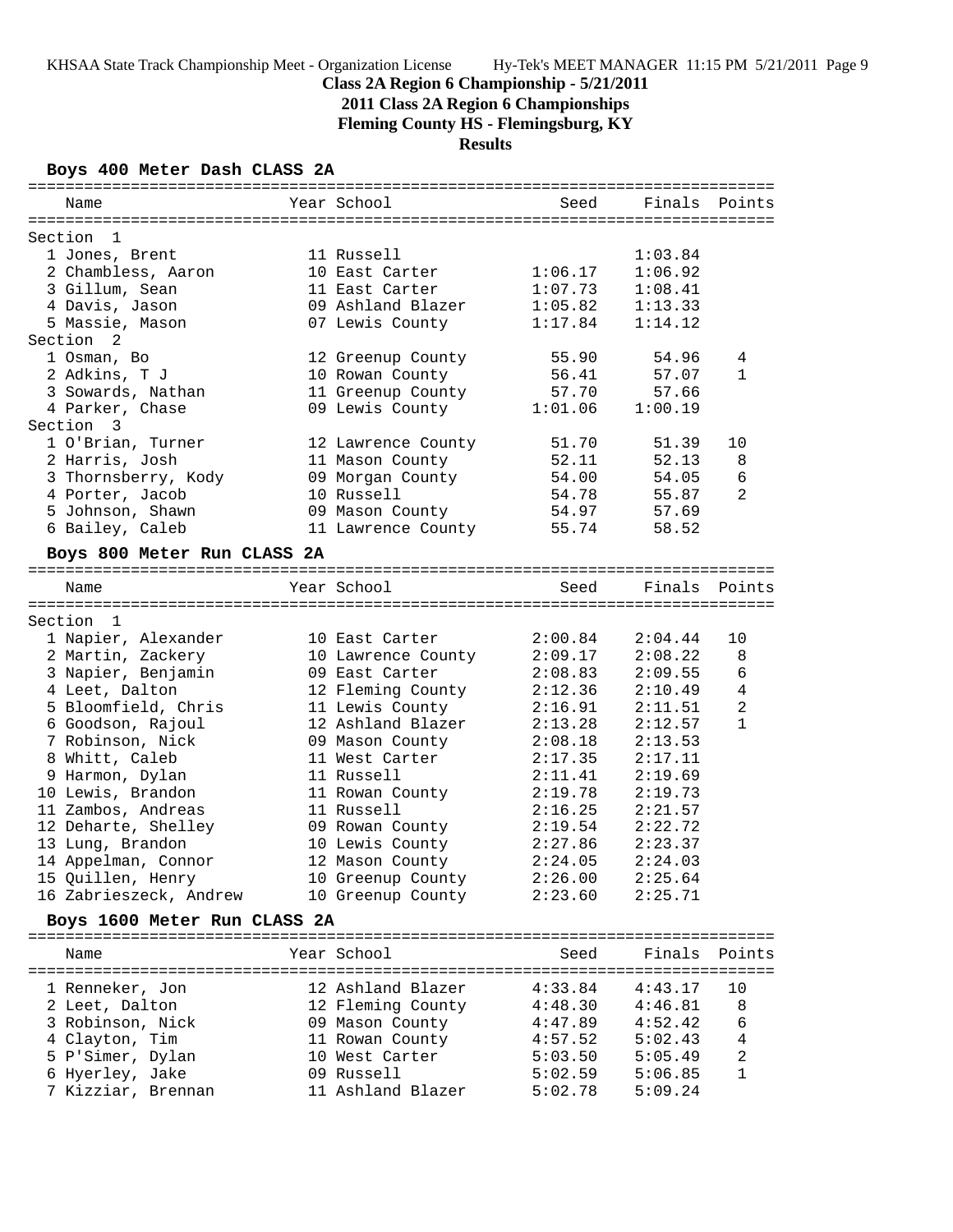### **Class 2A Region 6 Championship - 5/21/2011**

**2011 Class 2A Region 6 Championships**

**Fleming County HS - Flemingsburg, KY**

#### **Results**

#### **....Boys 1600 Meter Run CLASS 2A**

| 8 Deharte, Shelley   | 09 Rowan County    | 4:55.32 | 5:11.04 |
|----------------------|--------------------|---------|---------|
| 9 Bailey, Caleb      | 11 Lawrence County | 4:57.14 | 5:14.76 |
| 10 Bloomfield, Danny | 12 Lewis County    |         | 5:19.71 |
| 11 Boswell, Kyle     | 12 Fleming County  | 5:28.35 | 5:28.22 |
| 12 Toberg, Taylor    | 11 East Carter     | 5:28.77 | 5:28.42 |
| 13 Moulis, Shaun     | 09 Mason County    | 5:44.38 | 5:52.66 |
| 14 Walker, Tyler     | 11 East Carter     | 5:57.76 | 5:53.85 |
| 15 Brewer, Blayne    | 07 Lawrence County | 6:19.09 | 6:12.04 |
| 16 Cotton, Tyler     | 10 Russell         | 6:09.00 | 6:16.47 |
| 17 Liles, Blake      | 09 Greenup County  | 6:25.50 | 6:19.81 |
| 18 Thornton, Jimmy   | 10 Greenup County  | 6:41.00 | 6:58.81 |

#### **Boys 3200 Meter Run CLASS 2A**

================================================================================ Name Year School Seed Finals Points ================================================================================ 1 Renneker, Jon 12 Ashland Blazer 10:12.14 10:52.56 10 2 Clayton, Tim 11 Rowan County 11:09.72 11:00.74 8 3 Adkins, Clay 11 Rowan County 11:08.01 11:04.76 6 4 Martin, Zackery 10 Lawrence County 10:34.01 11:05.45 4 5 Hyerley, Jake 09 Russell 11:07.60 12:17.92 2 6 Kizziar, Brennan 11 Ashland Blazer 11:12.99 12:30.97 1 7 Slagel, Holden 10 Russell 12:20.33 13:19.19 8 Pruitt, Payton 09 Lewis County 12:10.38 14:02.62 9 Schall, Justice 07 Lawrence County 13:06.01 14:49.20 10 Liles, Blake 09 Greenup County 12:57.00 14:56.21 11 Estep, Chris 12 Lewis County 13:27.84 16:39.60

#### **Boys 110 Meter Hurdles CLASS 2A**

================================================================================ Name Year School ================================================================================ 1 Hylander, Donovan 09 Mason County 19.39 18.94 1 2 Bonner, Matt 10 Lewis County 21.01 20.45 3 Kelsey, Zach 10 Rowan County 18.90 21.04 4 Hunt, Michael 09 Lewis County 30.56 23.52 Section 2 1 McKenzie, Grant 12 Russell 15.96 15.57 10 2 Clark, Chip 12 Fleming County 15.56 16.11 8 3 Gross, Bradley 12 Russell 16.37 16.63 6 4 Lee, Isaac 09 Rowan County 17.49 16.97 4 5 Rowe, Trenton 11 Greenup County 17.90 18.21 2 -- Payne, Cody 11 Lawrence County 18.21 FS **Boys 300 Meter Hurdles CLASS 2A** ================================================================================ Name The Year School Seed Finals Points ================================================================================ Section 1 1 Hylander, Donovan 09 Mason County 48.27 48.89 2 Boggs, Mason 12 Ashland Blazer 49.02 52.70 Section 2

 1 Whitt, Caleb 11 West Carter 45.12 43.71 4 2 Kelsey, Zach 10 Rowan County 45.59 43.75 2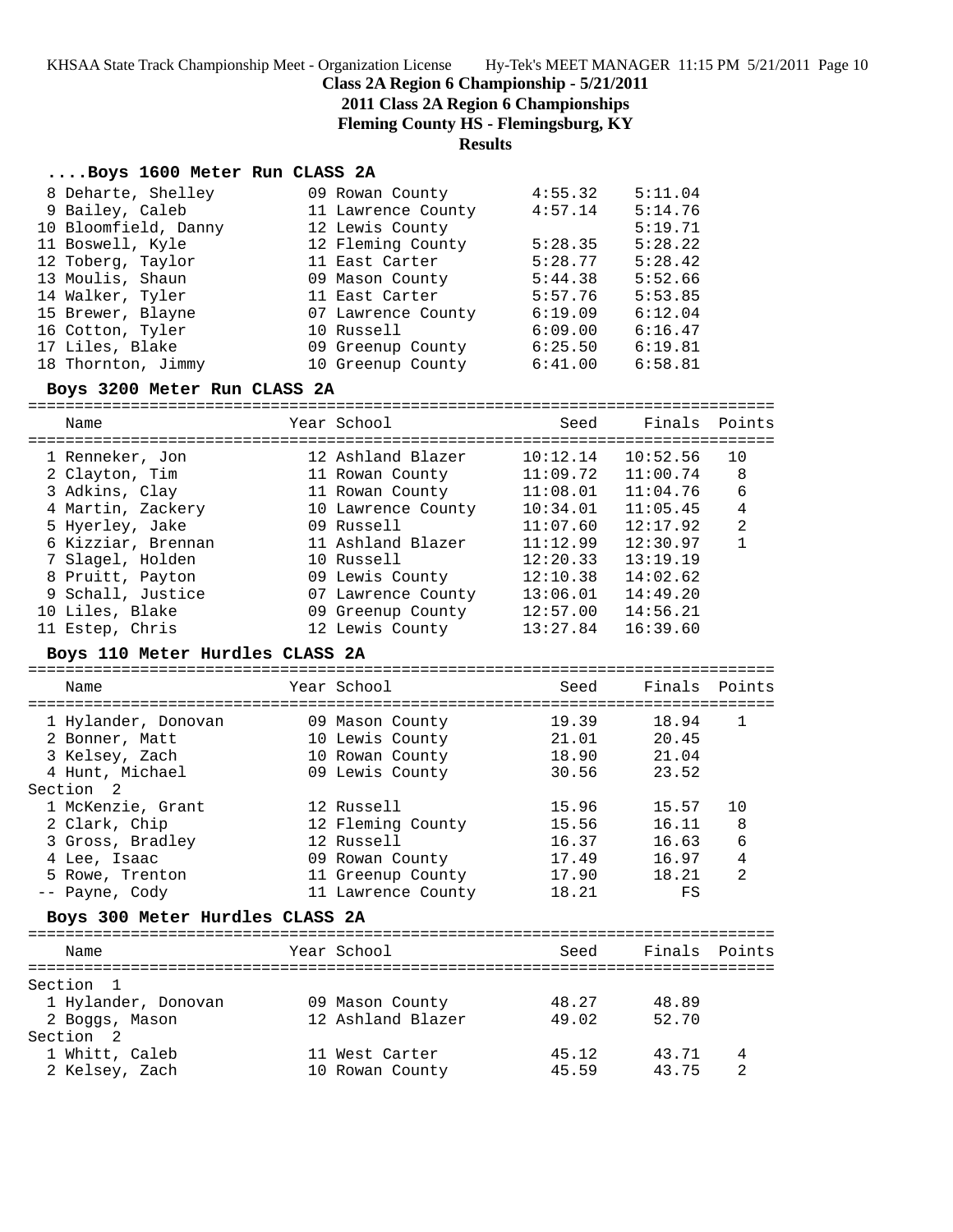### **Class 2A Region 6 Championship - 5/21/2011**

**2011 Class 2A Region 6 Championships**

**Fleming County HS - Flemingsburg, KY**

**Results**

# **....Boys 300 Meter Hurdles CLASS 2A**

| 3 Bloomfield, Danny<br>4 Childers, Cory | 12 Lewis County<br>10 Mason County | 45.77<br>47.92            | 46.25<br>48.74 |              |
|-----------------------------------------|------------------------------------|---------------------------|----------------|--------------|
| Section<br>3                            |                                    |                           |                |              |
| 1 McKenzie, Grant                       | 12 Russell                         | 40.15                     | 39.61          | 10           |
| 2 Clark, Chip                           | 12 Fleming County                  | 40.37                     | 41.26          | 8            |
| 3 Lee, Isaac                            | 09 Rowan County                    | 43.37                     | 43.57          | 6            |
| 4 Payne, Cody                           | 11 Lawrence County                 | 43.60                     | 44.62          | $\mathbf{1}$ |
| 5 Rowe, Trenton                         | 11 Greenup County                  | 44.20                     | 44.72          |              |
| 6 Gross, Bradley                        | 12 Russell                         | 44.19                     | 45.88          |              |
| Boys 4x100 Meter Relay CLASS 2A         |                                    |                           |                |              |
| School                                  |                                    | Seed                      | Finals         | Points       |
| Section 1                               |                                    |                           |                |              |
| 1 Morgan County                         |                                    | 52.00                     | 51.34          | 1            |
| 1) Lykins, Chance 11                    |                                    | 2) DeBusk, Tanner 09      |                |              |
| 3) Easterling, Logan 10                 |                                    | 4) Burton, Jarrad 09      |                |              |
| 5) Kidd, Alex 10                        |                                    | 6) Havens, Taylor 09      |                |              |
| 2 Boyd County                           |                                    | 52.71                     | 54.42          |              |
| 1) Cox, Branden 09                      |                                    | 2) Hupp, Joe 09           |                |              |
| 3) Grubb, Andrew 10                     |                                    | 4) Boggs, Devin 09        |                |              |
| 5) Ward, Logan 10                       |                                    | 6) Cox, Josh 11           |                |              |
| Section 2                               |                                    |                           |                |              |
| 1 Greenup County                        |                                    | 44.55                     | 44.23          | 10           |
| 1) Murphy, Travis 11                    |                                    | 2) Hamilton, Jordan 12    |                |              |
| 3) Linthicum, Dustin 11                 |                                    | $4)$ Osman, Bo $12$       |                |              |
| 5) Willis, Tanner 11                    |                                    | 6) Lawson, Matt 08        |                |              |
| 7) Waugh, Trevor 11                     |                                    | 8) Newsome, Austin 11     |                |              |
|                                         |                                    | 46.89                     | 44.76          | 8            |
| 2 Rowan County                          |                                    |                           |                |              |
| 1) Williamson, Stephen 11               |                                    | 2) Baker, Chris 10        |                |              |
| 3) Townsend, D J 11                     |                                    | 4) Hodge, Phillip 11      |                |              |
| 5) Hamrick, Tristan 09                  |                                    | 6) Adkins, T J 10         |                |              |
| 7) Kelsey, Zach 10                      |                                    | 8) Lee, Isaac 09          |                |              |
| 3 Russell                               |                                    | 45.19                     | 45.50          | 6            |
| 1) Cooper, Patrick 12                   |                                    | 2) Worthington, Skylar 12 |                |              |
| 3) Bates-Meeks, Austin 11               |                                    | 4) Odukoya, Toluwalope 11 |                |              |
| 5) Zambos, Andreas 11                   |                                    | 6) Edwards, Travis 12     |                |              |
| 7) Jones, Brent 11                      |                                    | 8) VanDeren, Joe 09       |                |              |
| 4 Mason County                          |                                    | 45.69                     | 45.55          | 4            |
| 1) Johnson, Xavion 11                   |                                    | 2) McFarland, Tyler 11    |                |              |
| 3) King, Tee 09                         |                                    | 4) Tompkins, Jacob 09     |                |              |
| 5) Overly, Darreyl 11                   |                                    | 6) Jones, Jaylin 09       |                |              |
| 7) Harris, Josh 11                      |                                    | 8) Stahl, Alex 10         |                |              |
| 5 Lewis County                          |                                    | 49.14                     | 49.67          | 2            |
| 1) Bonner, Matt 10                      |                                    | 2) Bloomfield, Chris 11   |                |              |
| 3) Boden, Cole 10                       |                                    | 4) Parker, Jarrett 11     |                |              |
| 5) Bloomfield, Danny 12                 |                                    | 6) Parker, Chase 09       |                |              |
| 7) Sander, Jacob 11                     |                                    | 8) Hunt, Michael 09       |                |              |
| 6 East Carter                           |                                    | 51.80                     | 55.24          |              |
| 1) Bailey, Zachary 11                   |                                    | 2) Fleming, Austen 10     |                |              |
| 3) Chambless, Aaron 10                  |                                    | 4) Walker, Ryan 09        |                |              |
| 5) Kiser, Levi 11                       |                                    | 6) Gillum, Sean 11        |                |              |
| 7) Toberg, Taylor 11                    |                                    | 8) Walker, Tyler 11       |                |              |
|                                         |                                    |                           |                |              |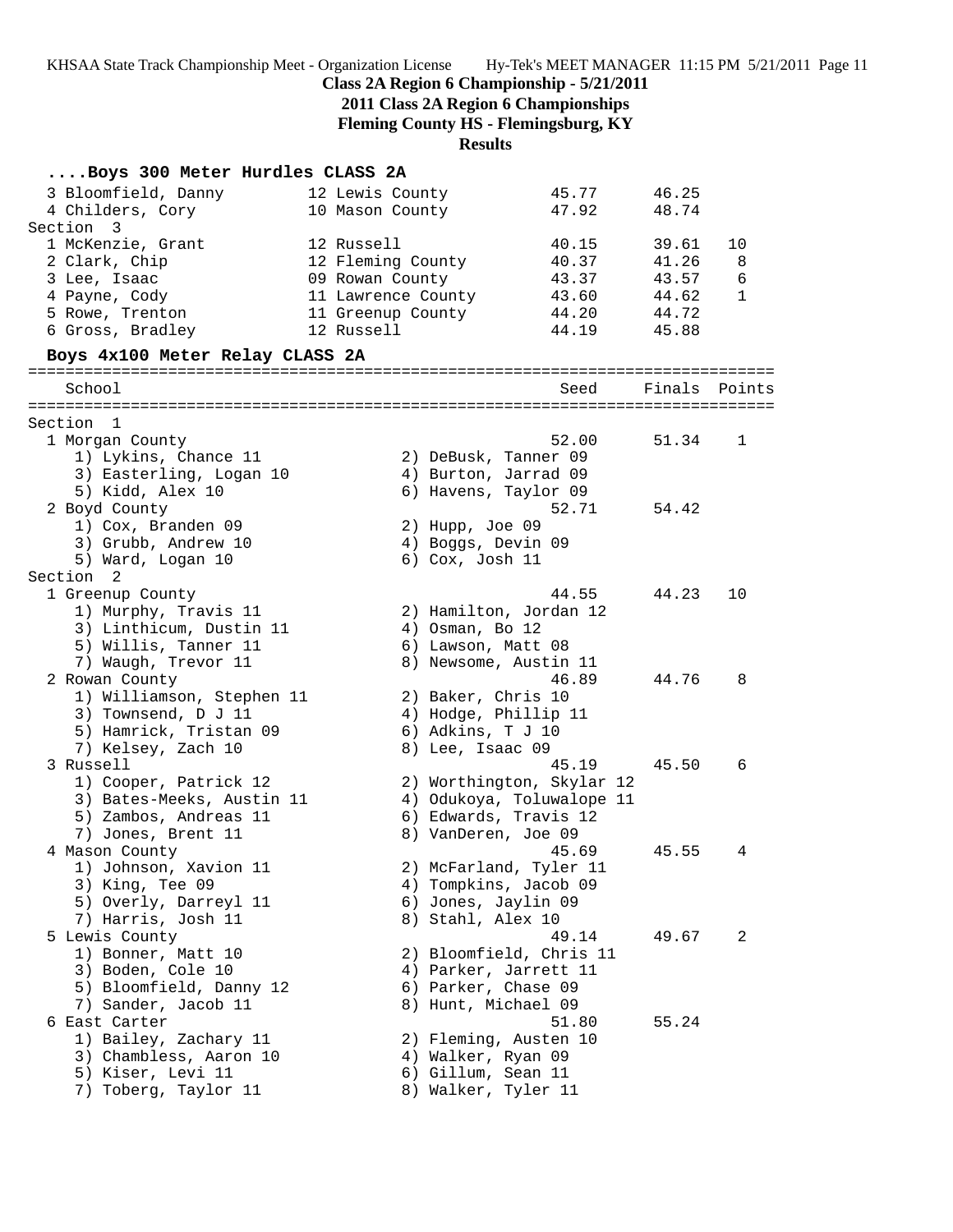**2011 Class 2A Region 6 Championships**

**Fleming County HS - Flemingsburg, KY**

**Results**

### **Boys 4x200 Meter Relay CLASS 2A**

| School                          |    | Seed                                       | Finals Points |        |
|---------------------------------|----|--------------------------------------------|---------------|--------|
| Section<br>1                    |    |                                            |               |        |
| 1 Boyd County                   |    | 1:53.67                                    | 1:54.58       |        |
| 1) Boggs, Devin 09              |    | 2) Cox, Branden 09                         |               |        |
| 3) Hupp, Joe 09                 |    | 4) Grubb, Andrew 10                        |               |        |
| 5) Cox, Josh 11                 |    | 6) Ward, Logan 10                          |               |        |
| 2 East Carter                   |    | 1:54.54                                    | 1:55.05       |        |
| 1) Walker, Ryan 09              |    | 2) Bailey, Zachary 11                      |               |        |
| 3) Gillum, Sean 11              |    | 4) Chambless, Aaron 10                     |               |        |
| 5) Toberg, Taylor 11            |    | 6) Walker, Tyler 11                        |               |        |
| 7) Fleming, Austen 10           |    | 8) Kiser, Levi 11                          |               |        |
| Section 2                       |    |                                            |               |        |
| 1 Rowan County                  |    | 1:34.83                                    | 1:32.35       | 10     |
| 1) Williamson, Stephen 11       |    |                                            |               |        |
|                                 |    | 2) Baker, Chris 10<br>4) Hodge, Phillip 11 |               |        |
| 3) Townsend, D J 11             |    |                                            |               |        |
| 5) Hamrick, Tristan 09          |    | 6) Adkins, T J 10                          |               |        |
| 7) Kelsey, Zach 10              |    | 8) Lee, Isaac 09                           |               |        |
| 2 Russell                       |    | 1:33.25                                    | 1:32.51       | 8      |
| 1) Cooper, Patrick 12           |    | 2) Worthington, Skylar 12                  |               |        |
| 3) McKenzie, Grant 12           |    | 4) Odukoya, Toluwalope 11                  |               |        |
| 5) Bates-Meeks, Austin 11       | 6) |                                            |               |        |
| 3 Mason County                  |    | 1:34.39                                    | 1:35.50       | 6      |
| 1) King, Tee 09                 |    | 2) McFarland, Tyler 11                     |               |        |
| 3) Tompkins, Jacob 09           |    | 4) Jones, Jaylin 09                        |               |        |
| 5) Overly, Darreyl 11           |    | 6) Johnson, Xavion 11                      |               |        |
| 7) Harris, Josh 11              |    | 8) Fearis, Carson 09                       |               |        |
| 4 Greenup County                |    | 1:33.30                                    | 1:38.59       | 4      |
| 1) Hamilton, Jordan 12          |    | 2) Osman, Bo 12                            |               |        |
| 3) Lawson, Matt 08              |    | 4) Waugh, Trevor 11                        |               |        |
| 5) Linthicum, Dustin 11         |    | 6) Willis, Tanner 11                       |               |        |
| 7) Murphy, Travis 11            |    | 8) Newsome, Austin 11                      |               |        |
| 5 Lewis County                  |    | 1:40.85                                    | 1:42.89       | 2      |
| 1) Bonner, Matt 10              |    | 2) Bloomfield, Danny 12                    |               |        |
| 3) Bloomfield, Chris 11         |    | 4) Parker, Jarrett 11                      |               |        |
| 5) Parker, Chase 09             |    | 6) Sander, Jacob 11                        |               |        |
| 7) Boden, Cole 10               |    | 8) Hunt, Michael 09                        |               |        |
| 6 Morgan County                 |    | 1:50.00                                    | 1:44.69       | 1      |
| 1) Lykins, Chance 11            |    | 2) Thornsberry, Kody 09                    |               |        |
| 3) Havens, Taylor 09            |    | 4) DeBusk, Tanner 09                       |               |        |
| 5) Harper, Corey 12             |    | 6) Burton, Jarrad 09                       |               |        |
| 7) Easterling, Logan 10         |    | 8) Kidd, Alex 10                           |               |        |
| Boys 4x400 Meter Relay CLASS 2A |    |                                            |               |        |
|                                 |    |                                            |               |        |
| School                          |    | Seed                                       | Finals        | Points |
| Section 1                       |    |                                            |               |        |
| 1 Lewis County                  |    | 4:12.23                                    | 4:04.32       | 1      |
| 1) Lung, Brandon 10             |    | 2) Boden, Cole 10                          |               |        |
| 3) Hunt, Michael 09             |    | 4) Bloomfield, Danny 12                    |               |        |
| 5) Gibson, John 12              |    | 6) Switzer, Tyler 09                       |               |        |
| 7) Massie, Mason 07             |    | 8) Parker, Chase 09                        |               |        |
| 2 Ashland Blazer                |    | 3:56.98                                    | 4:18.43       |        |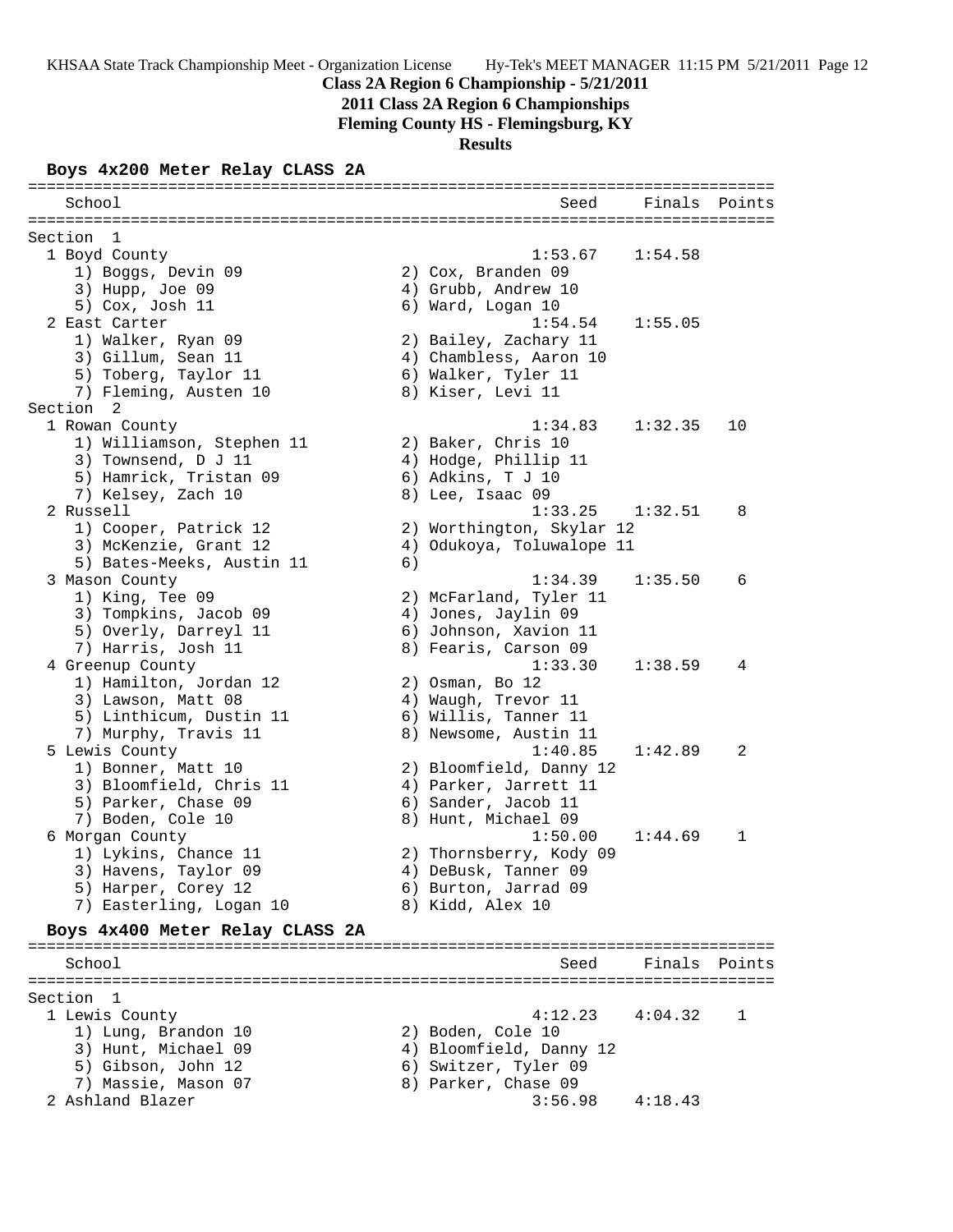## **Class 2A Region 6 Championship - 5/21/2011**

**2011 Class 2A Region 6 Championships**

**Fleming County HS - Flemingsburg, KY**

### **Results**

## **....Boys 4x400 Meter Relay CLASS 2A**

|           | 1) Goodson, Rajoul 12           |    | 2) Davis, Jason 09        |         |        |  |  |  |
|-----------|---------------------------------|----|---------------------------|---------|--------|--|--|--|
|           | 3) Boggs, Mason 12              |    | 4) Nunley, Cody 12        |         |        |  |  |  |
|           | 5) Kizziar, Brennan 11          |    | 6) McCormick, Stephen 11  |         |        |  |  |  |
|           | 7) Renneker, Jon 12             | 8) |                           |         |        |  |  |  |
|           | 3 Lawrence County               |    | 3:57.20                   | 4:42.42 |        |  |  |  |
|           | 1) Wheeler, Wyatt 09            |    | 2) Payne, Cody 11         |         |        |  |  |  |
|           | 3) Schall, Justice 07           |    | 4) Churchwell, Sean 07    |         |        |  |  |  |
|           | 5) O'Brian, Turner 12           |    | 6) Bailey, Caleb 11       |         |        |  |  |  |
|           |                                 |    |                           |         |        |  |  |  |
|           | 7) Martin, Zackery 10           |    | 8) Brewer, Blayne 07      |         |        |  |  |  |
|           | -- Greenup County               |    | 3:53.00                   | DQ.     | pacing |  |  |  |
|           | 1) Sowards, Nathan 11           |    | 2) Willis, Tanner 11      |         |        |  |  |  |
|           | 3) Osman, Bo 12                 |    | 4) Lawson, Matt 08        |         |        |  |  |  |
|           | 5) Quillen, Henry 10            |    | 6) Zabrieszeck, Andrew 10 |         |        |  |  |  |
|           | 7) Newsome, Austin 11           |    | 8) Waugh, Trevor 11       |         |        |  |  |  |
| Section 2 |                                 |    |                           |         |        |  |  |  |
|           | 1 Mason County                  |    | 3:39.06                   | 3:39.24 | 10     |  |  |  |
|           | 1) Harris, Josh 11              |    | 2) Johnson, Shawn 09      |         |        |  |  |  |
|           | 3) Fearis, Carson 09            |    | 4) Jones, Jaylin 09       |         |        |  |  |  |
|           | 5) Tompkins, Jacob 09           |    | 6) McFarland, Tyler 11    |         |        |  |  |  |
|           | 7) King, Tee 09                 |    | 8) Stahl, Alex 10         |         |        |  |  |  |
|           | 2 Russell                       |    | 3:44.91                   | 3:42.53 | 8      |  |  |  |
|           | 1) McKenzie, Grant 12           |    | 2) Harmon, Dylan 11       |         |        |  |  |  |
|           | 3) Bates-Meeks, Austin 11       |    | 4) Porter, Jacob 10       |         |        |  |  |  |
|           | 5) Yates, Brandon 11            |    | 6) Gross, Bradley 12      |         |        |  |  |  |
|           | 3 East Carter                   |    | 3:45.19                   | 3:43.14 | 6      |  |  |  |
|           |                                 |    |                           |         |        |  |  |  |
|           | 1) Napier, Alexander 10         |    | 2) Napier, Benjamin 09    |         |        |  |  |  |
|           | 3) Parsons, Zachary 10          |    | 4) Kiser, Levi 11         |         |        |  |  |  |
|           | 5) Bailey, Zachary 11           |    | 6) Toberg, Taylor 11      |         |        |  |  |  |
|           | 7) Stephens, Corey 11           |    | 8) Serhal, Adrian 12      |         |        |  |  |  |
|           | 4 Morgan County                 |    | 3:45.97                   | 3:45.93 | 4      |  |  |  |
|           | 1) Thornsberry, Kody 09         |    | 2) Holbrook, Joe 10       |         |        |  |  |  |
|           | 3) Havens, Taylor 09            |    | 4) Harper, Corey 12       |         |        |  |  |  |
|           | 5) Lykins, Chance 11            |    | 6) Burton, Jarrad 09      |         |        |  |  |  |
|           | 7) Easterling, Logan 10         | 8) |                           |         |        |  |  |  |
|           | 5 Fleming County                |    | 3:51.70                   | 3:48.04 | 2      |  |  |  |
|           | 1) Gibbs, Troy 12               |    | 2) Clark, Chip 12         |         |        |  |  |  |
|           | 3) Boswell, Kyle 12             |    | 4) Leet, Dalton 12        |         |        |  |  |  |
|           | 5) Hardyman, Caleb 09           |    | 6) Boswell, Justin 10     |         |        |  |  |  |
|           | 6 Rowan County                  |    | 3:49.68                   | 4:21.23 |        |  |  |  |
|           | 1) Adkins, T J 10               |    | 2) Baker, Chris 10        |         |        |  |  |  |
|           | 3) Deharte, Shelley 09          |    | 4) Lee, Isaac 09          |         |        |  |  |  |
|           | 5) Clayton, Tim 11              |    | 6) Lewis, Brandon 11      |         |        |  |  |  |
|           | 7) Townsend, D J 11             |    | 8) Kelsey, Zach 10        |         |        |  |  |  |
|           |                                 |    |                           |         |        |  |  |  |
|           | Boys 4x800 Meter Relay CLASS 2A |    |                           |         |        |  |  |  |
|           | School                          |    | Seed                      | Finals  | Points |  |  |  |
|           |                                 |    |                           |         |        |  |  |  |
| Section   | 1                               |    |                           |         |        |  |  |  |
|           | 1 Mason County                  |    | 8:59.94                   | 8:46.64 | 10     |  |  |  |
|           | 1) Appelman, Connor 12          |    | 2) Johnson, Shawn 09      |         |        |  |  |  |
|           | 3) Childers, Cory 10            |    | 4) Robinson, Nick 09      |         |        |  |  |  |
|           | 5) Fearis, Carson 09            |    | 6) Woods, Nathan 12       |         |        |  |  |  |

- 
- 7) Moulis, Shaun 09 8) Chov, Patrick 11